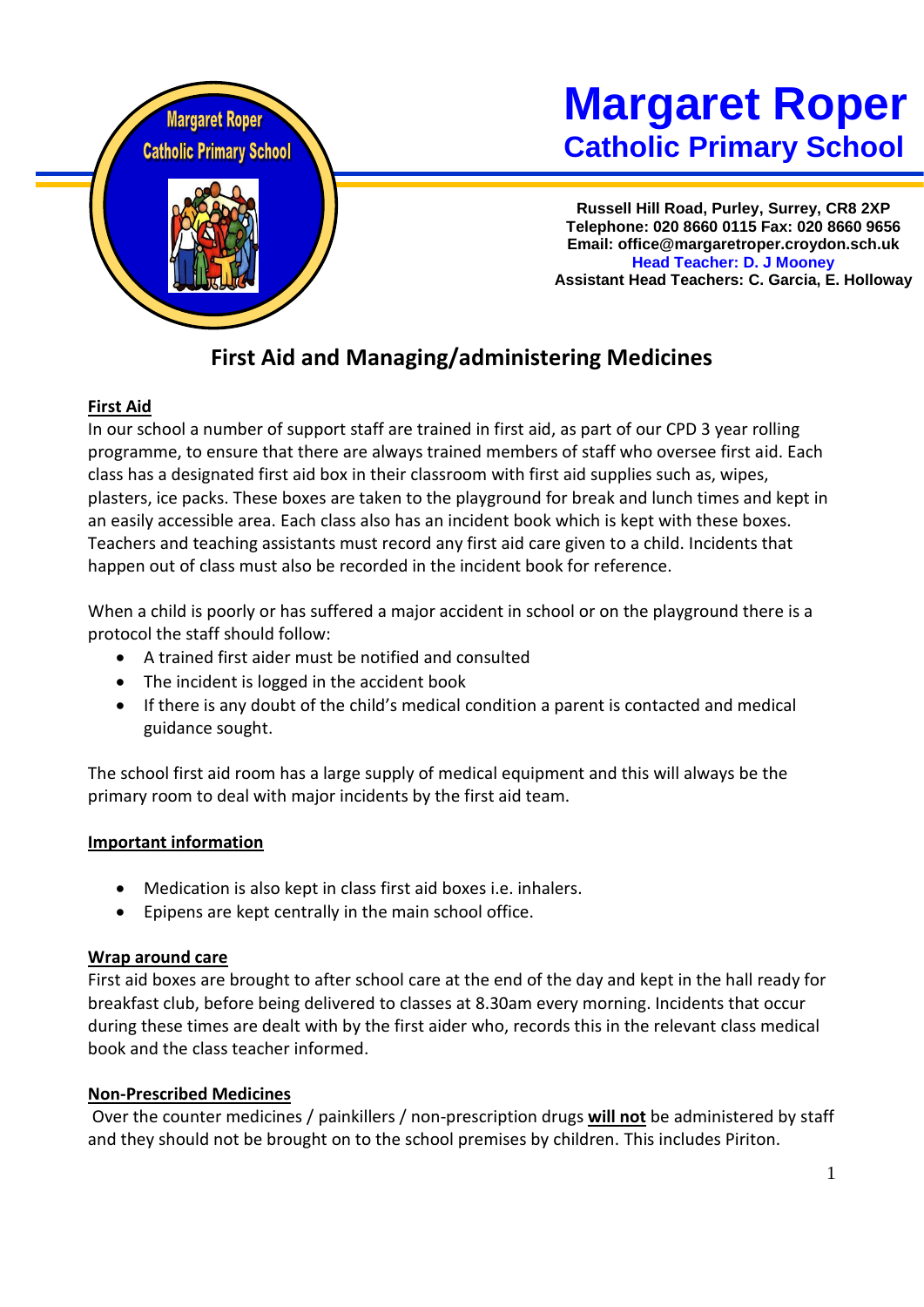# **Prescribed medicines**

With prescribed medication, parents/carers should endeavour to time doses to be administered at home, or arrange to come into school to administer the medicines themselves. Doses for children in wrap around care (breakfast or after school club) may be administered if required.

In exceptional cases, where more than three doses are required in 24 hours, medicines may be administered by a member of the **first aid staff only**. This dose will always be administered between 12pm - 1pm only (during lunch time).

- **Children should never be allowed to be responsible for their own medicines in school, except in special circumstances.**
- **If prescribed medication is required during school hours and no alternative arrangements can be made, it must be handed to the school office where it will be organised for the child to receive their prescribed dose.**
- **Our school medical form needs to accompany the medication. This should state the child's name, class and name of medication as well as the time and dose of the medication and dose.**
- **Medication will be accepted each day which should be in its original bottle with spoon or syringe for administration, clearly marked with the child's name, class and name of medication.**
- **School will not accept the responsibility of administering the first prescribed dosage.**
- **It is not wise to have two different medications for one child to be administered at the same time.**
- **The class teacher and first aid staff must be kept informed at all times.**

Administration of medicines will only be undertaken by either K Cormican or J Inman (first aid team). If these staff members are not available, the parent/carer will be informed to enable them to make their own arrangements. Teachers and staff conditions of employment do not include giving or supervising a pupil taking medicines. Agreement to do so must be voluntary. If in doubt about a procedure, staff should not administer the medicine, but check with the parents or the health professional before taking further action.

# **Epipens**

Epipens are stored in the main school office in clear plastic boxes with the name of the child on the outside and the care plan enclosed. Children are required to have 1 epipen in school. Parents/carers have the responsibility of checking whether the medication is in date, however this will also be checked annually by school staff when the children change class and expiry dates recorded.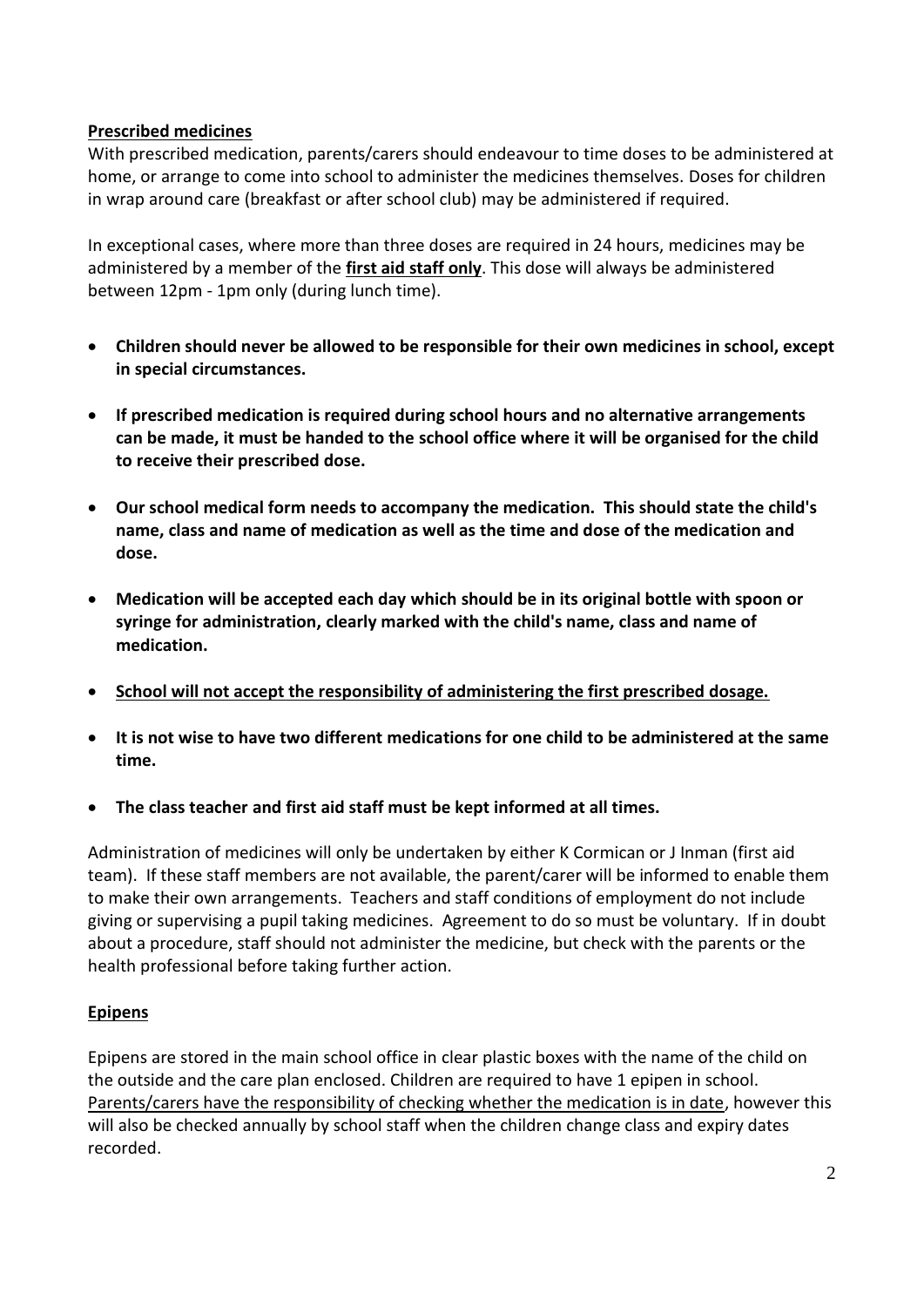A register of pupils who have been prescribed an epipen is kept in the school office as well as given to all teachers to place somewhere visible in their classrooms. All staff have training in the recognition and management of an allergic reaction/anaphylaxis.

#### **Asthma pumps**

Children with asthma should have easy access to their inhaler, which must be clearly marked with their name, **inhalers must be in school with their specific spacer**. Inhalers for children are be kept in a clearly marked box in their classroom's first aid box. If the child requires Ventolin intervention a member of the first aid team will administer the dose. This will be recorded in our central book and parents will be informed through text message of the dose and time given.

The only inhaler a child should have at school is their blue inhaler, which is the relief inhaler. Other inhalers are preventative and should be taken in the morning and the afternoon at home.

The school holds a spare blue inhaler in case of emergency.

#### **Managing medicines on trips and outings**

When arranging a school trip, staff carry out a risk assessment that includes children with medical needs. Where it is necessary to take medication, this is noted. A copy of the care plan is taken alongside the medication. Staff supervising should always be aware of any medical needs and relevant emergency procedures.

Children with medical needs will be encouraged to take part in residential visits. The visit leader will carry out a specific and additional risk assessment. Where children without care plans have been prescribed medication parents should include these details in the form provided for school journeys and complete a school medical form. Medication must be in the original packaging.

A named member of staff will take responsibility for medication, ensuring that it is stored securely during the time away, that it is administered according to the information provided by the parent and that a record is kept every time the medication is administered. (As per medicine administration during a school day).

#### **Long term medical needs**

Where there are long term medical needs for a child, including administration of medicine for a period of 8 days or more, a Health Care Plan should be completed, involving both parents/carers and relevant health professionals.

A Health Care Plan clarifies for staff, parents/carers and the child the help that can be provided. It is important for staff to be guided by the school nurse or the child's GP or paediatrician. The school will agree with parents how often they should jointly review the health care plan. It is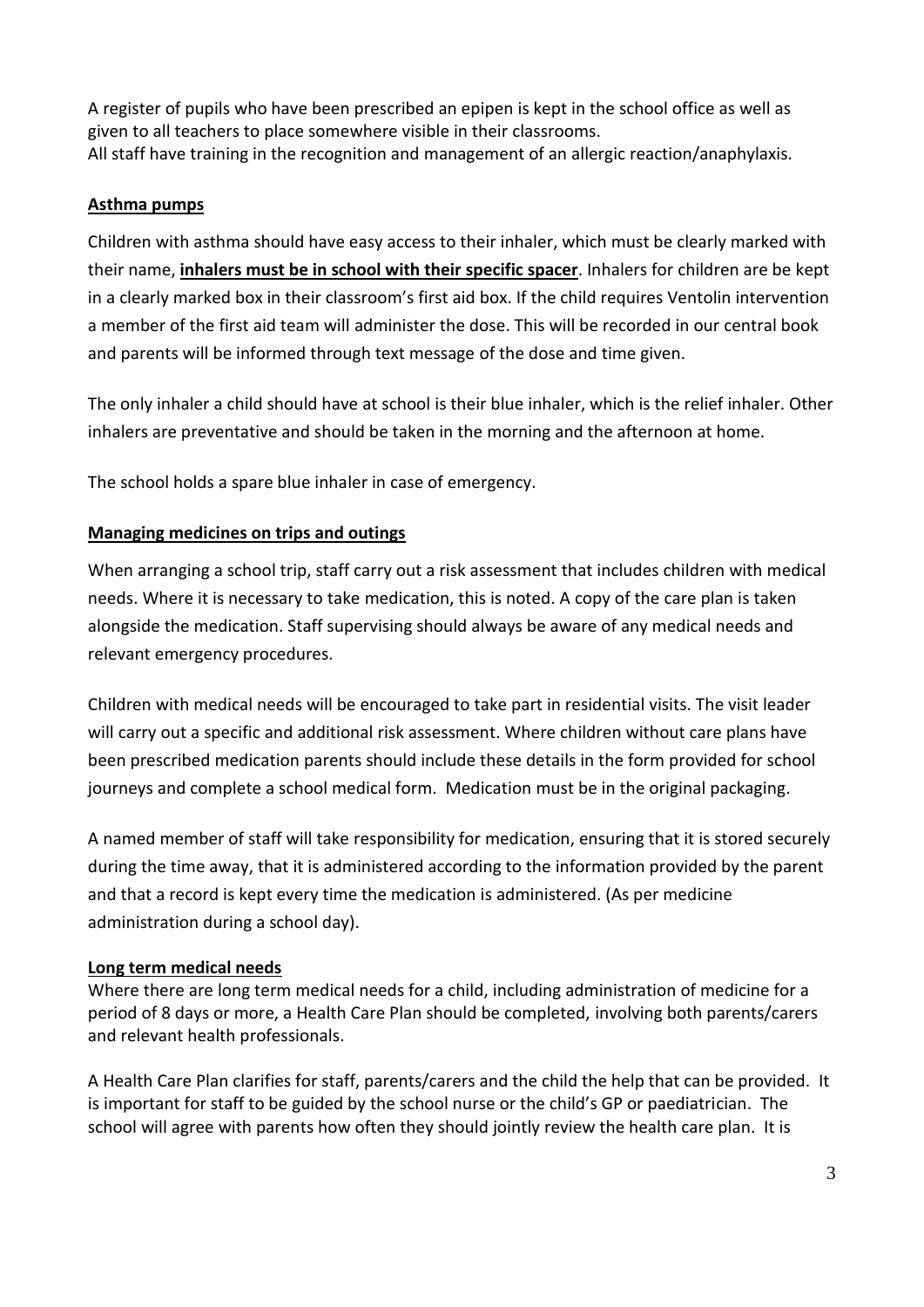sensible to do this at least once a year, but much depends on the nature of the child's particular needs; some would need reviewing more frequently.

#### **Procedures for managing prescription medicines on trips and outings and during sporting activities**

The school will consider what reasonable adjustments might be made to enable children with medical needs to participate fully and safely on visits. This may extend to reviewing and revising the visits policy and procedures so that planning arrangements incorporate the necessary steps to include children with medical needs. It might also incorporate risk assessments for such children.

If staff are concerned about how they can best provide for a child's safety, or the safety of other children on a visit, they should seek parental views and medical advice from the school health service or the child's GP. Please refer to the DCSF guidance on planning educational visits.

The school will support children wherever possible in participating in physical activities and extracurricular sport. Any restriction on a child's ability to participate in PE should be recorded on their Health Care Plan.

Some children may need to take precautionary measures before or during exercise, and may need access, for example, to asthma inhalers. Staff supervising sporting activities will be made aware of relevant medical conditions, and will consider the need for a risk assessment to be made.

#### **Safe storage of medicines**

The school will only store, supervise and administer medicine that has been prescribed for an individual child.

Medicines will be stored strictly in accordance with product instructions - paying particular note to temperature and in the single dosage container provided by the parent/carer.

Children will be informed where their own medicines are stored.

All emergency asthma inhalers, will be readily available to children, **not** be locked away in the medicine cupboard in the First Aid Room.

A few medicines need to be refrigerated. They *can* be kept in a refrigerator containing food but *must* be in an airtight container and clearly labelled. There will be restricted access to a refrigerator holding medicines.

#### **School Procedures**

The school office should always be the first point of contact for any changes to medicines or new administration of medicines or medical needs. Other staff will not accept medicines from parents or children and parents/carers will be directed to the school office.

It is the responsibility of the Headteacher to ensure that staff are provided with training appropriate to administering medication.